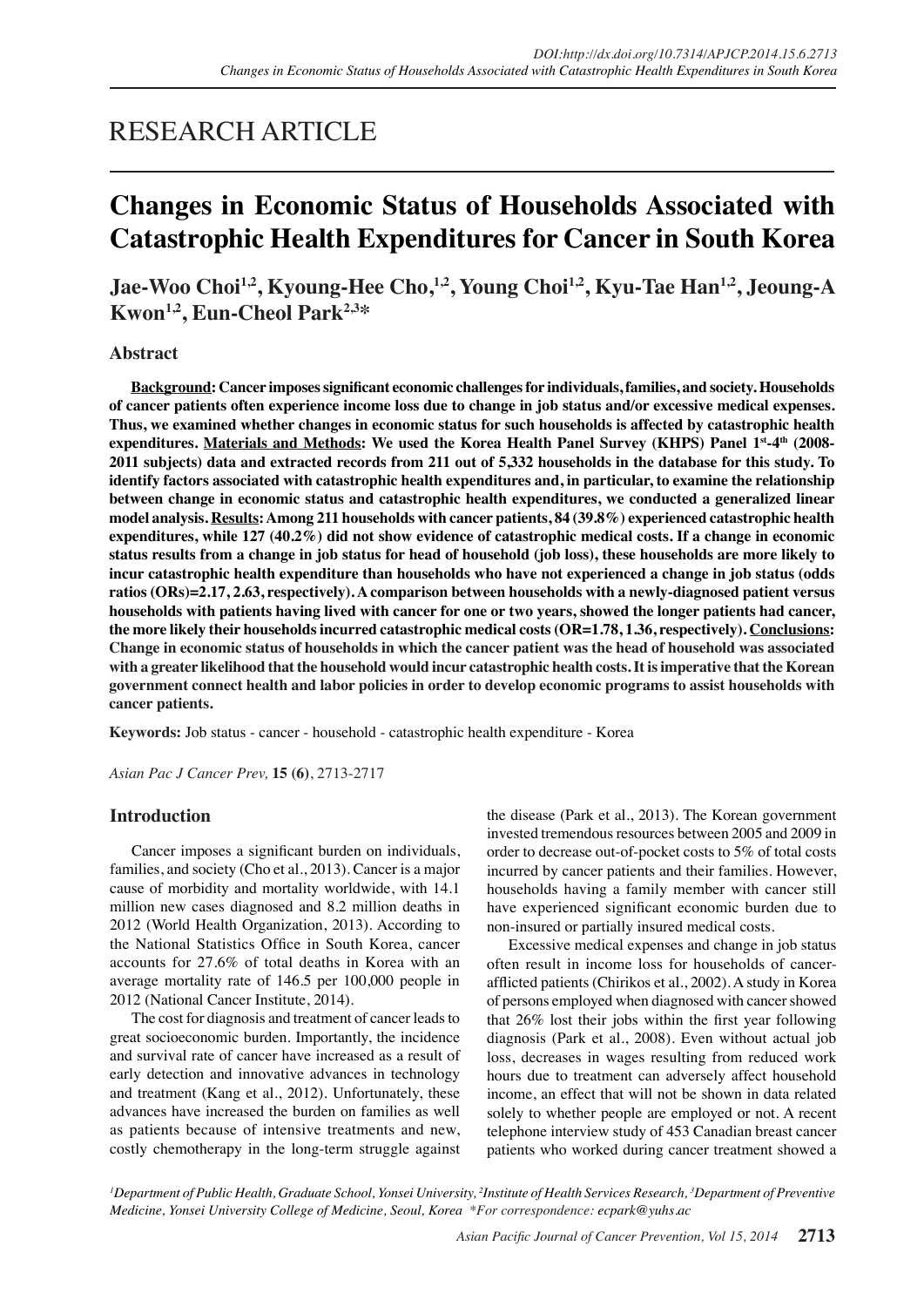#### *Jae-Woo Choi et al*

27% average reduction in earned wages in the first year following a cancer diagnosis (Lauzier et al., 2008). In addition, family members may have to reduce paid work to accommodate treatment schedules, emotional needs, and other demands, such as providing support and care for the family member receiving treatment (Longo et al., 2006). Family caregivers of terminal cancer patients suffer job loss and severe work-related difficulties, probably due to caregiving itself and to fatigue (Kim et al., 2013). Taken together, high medical expenses as well as change in job status for the cancer patient as well as family members may result in catastrophic health expenditures for the household.

Catastrophic health expenditures are one index used to measure the burden of medical costs upon households at the national level; it estimates the proportion of households that spend a certain amount of income or subsistence expenditures on health costs (Xu et al., 2003). However, there is no consensus for what threshold delineates the true burden experienced by these households because a wide range of threshold criteria has been used in other studies. Catastrophic health expenditures have been defined as when direct health expenses exceed 5% to more than 20% of household income (Wyszewianski, 1986), as medical costs in excess of 10%-40% of the ability of a household to pay (Wagstaff and van Doorslaer, 2003), or when direct health care spending exceeds 40% of a household's other expenses, excluding subsistence needs (Xu et al., 2006). For the purpose of this study, we defined catastrophic health expenditure as medical expenses in excess of 10% of disposal income.

Time after cancer diagnosis plays a role in the financial burden in households as well; other studies have provided evidence that both direct and indirect factors contribute to patient costs (Houts et al., 1984; Stommel et al., 1993; Guidry et al., 1998; Longo et al., 2006). However, there are very few studies that have investigated the impact of direct or indirect medical expenses and change in economic status on the household and their relationship to catastrophic health expenditure. Because the head of household has the prime responsibility for the household's livelihood and influences the economic decisions of the household (Aguiar, 2005), a change in economic status of the head of household with cancer may impact catastrophic medical costs incurred by the household. Thus, we examined whether a change in economic status of the head of household with cancer contributes to catastrophic health expenditures for the household.

#### **Materials and Methods**

Data from the Korea Health Panel Survey (KHPS) Panel  $1^{st} - 4^{th}$  (2008-2011 subjects) co-produced by the Korea Institute for Health and Social Affairs along with the National Health Insurance Service was obtained for this study. The survey consisted of (1) demographic and socio-economic characteristics of individuals, (2) income, and (3) health care utilization and expenditures (Korea Institute for Health Social Affairs, 2009).

The methodology alleviated the problems of recall bias

by using housekeeping books or receipts for healthcare spending. This research included data from the  $1<sup>st</sup>$  (7866) households), 2nd (6798 households), 3rd (6433 households), and  $4<sup>th</sup>$  (6042 households) for 4 years research periods. We excluded households that were dropped or added during the 1<sup>st</sup> to 4<sup>th</sup> research periods and we finally settled on querying 5,332 households. Of these households, we extracted 211 households who had a family member with cancer for this study. The data we used did not include survey information about post-cancer diagnosis period and we considered this an important factor as well. Therefore, we estimated the post-diagnosis period by for incidence of cancer in individuals showing up in the 1st to  $3<sup>rd</sup>$  data set and analyzed the  $3<sup>rd</sup>$  to  $4<sup>th</sup>$  data set with the information.

The main independent variable for this study is the change in economic status for the head of household. We stratified the households based on four categories with respect to job status (employed no change, employedthen-unemployed, unemployed-then-employed, or unemployed-no change).

In this study we used several covariates to control for demographic and socioeconomic characteristics and health status. Demographic characteristics included gender, age, marital status, and socioeconomic factors including education and the type of health insurance, such as National Health Insurance, and Medical Aid (tax-financed program for the poor). Income level was measured by summing the total family income, including the income from employment, assets, pensions, financial support from the government, and other sources. Household income was adjusted by taking the square root of the number of members of the household. As a proxy for health status, we used head of household self-rated health to control for the participant's health condition and health behavior, which can affect health care utilization. In addition, we stratified groups according to time elapsed (one, two and three years) after cancer diagnosis because the economic burden likely is greater the longer a patient has survived after diagnosis.

The dependent variable used was catastrophic health expenditure and we compared between households with and without catastrophic health expenditure. We considered the individual out-of-pocket health care expenditure as catastrophic if the annual medical expenses were more than 10% of the total yearly household income. Our analysis used a high threshold value because the criterion of catastrophic health expenditure is indicative of the burden of medical expense on the household; cancer is a severe disease that imposes additional burdens because of other factors (Kim, 2002).

The frequency with which catastrophic health expenditure occurred overall and after stratifying by household demographic and socioeconomic status was determined by performing a chi-square test. To identify factors associated with catastrophic health expenditure and, in particular, to examine the relationship between change in economic status and catastrophic health expenditure, we conducted a generalized linear model analysis. We used the SAS 9.2 statistical package (Cary, NC, USA) for analysis.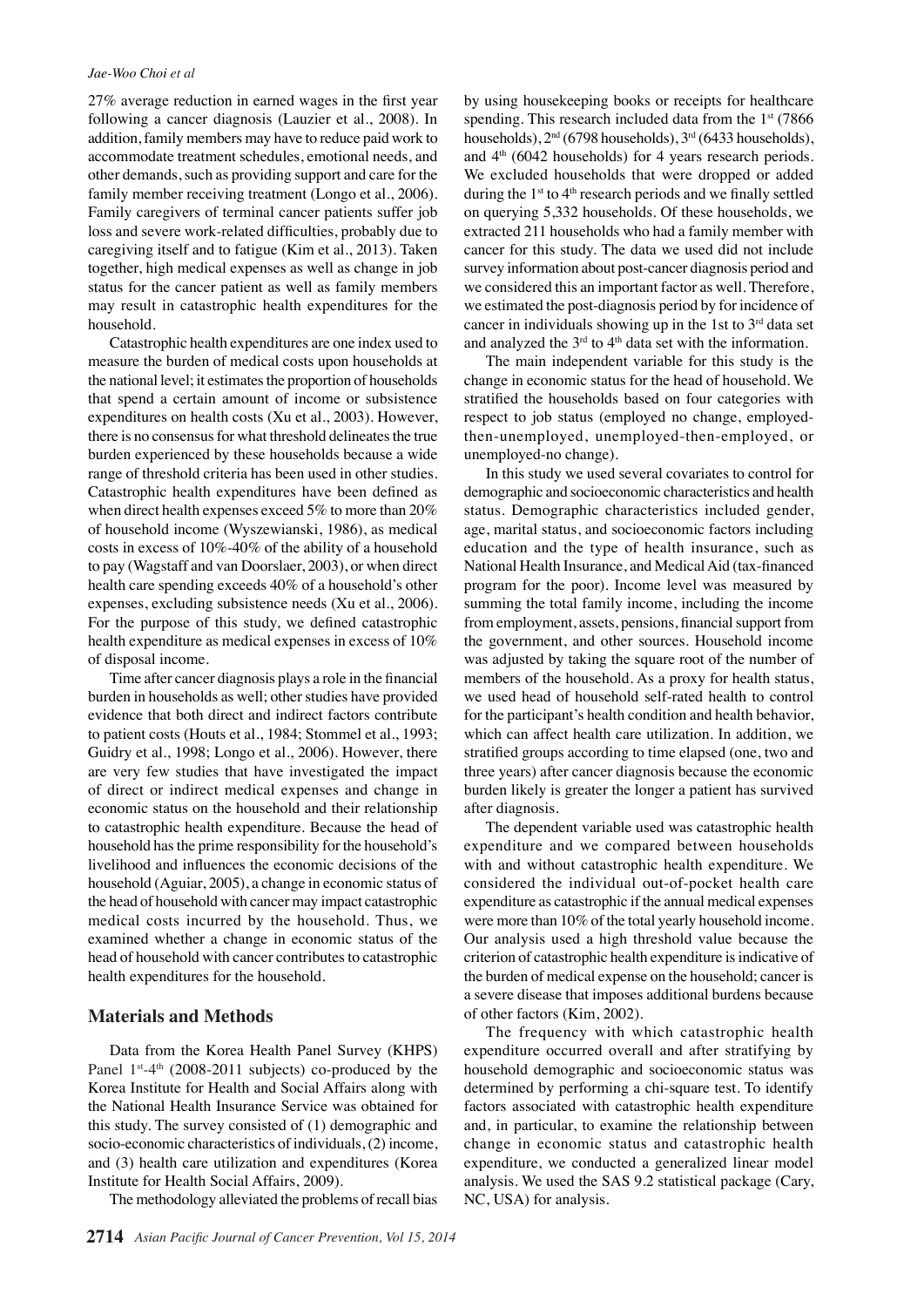#### **Results**

The general characteristics of households with cancer patients are shown in Table 1. Among 211 households with cancer patients, 84 (39.8%) experienced catastrophic health expenditure, while 127 (60.2%) did not. At the level of the head of household, there was no significant difference in the proportion of males or females  $(p=0.18)$ experiencing catastrophic health expenditure. Senior citizens represented a higher proportion of individuals experiencing catastrophic health expense than younger people. A lower level of education of the head of household was associated with a higher frequency of catastrophic health expense. There was no significant difference in catastrophic health expense associated with marital status  $(p=0.11)$ . However, there was significant difference in the proportion of economic status experiencing catastrophic health expenditure.

At the household level, there was no significant difference between groups stratified according to time post-cancer diagnosis in the proportion of those experiencing catastrophic health expenditure (p=0.60).

The lower income groups were associated with an overall higher frequency of catastrophic health expenditure compared to those without catastrophic medical cost. Households including senior citizens were associated with a higher frequency of catastrophic health expense.

There were no significant differences in the proportion of catastrophic health expenditure for health insurance type and self-rated health (p=0.21, 0.70, respectively). Finally, there was significant difference in the proportion of number of family members experiencing catastrophic health expenditure.

Table 2 presents the results from generalized linear model analysis conducted to identify factors associated with catastrophic health expenditure in households in Korea. The female heads of household were more likely to experience catastrophic health expenditure than male heads of household (Odds ratio (OR)=1.02, 95% CI: 1.01-1.04). Compared with heads of household less than 49 years-old, those 50-64 years old were 1.3 times more likely to experience catastrophic health expenditure. Heads of household living with a spouse had a higher risk of catastrophic medical cost than those who were divorced or separated. Households where the head of household experienced a change in job status from employed to unemployed, and households where the head of household was unemployed with no change, were more likely to incur catastrophic health expenditure compared to households who did not experience a change in economic status (OR=2.17, 2.63, respectively). Compared with the households with newly-diagnosed cancer patients, the households with a cancer patient one or two years postdiagnosis were more likely to experience catastrophic

| Variables                                               |                          | 100.0            | Catastrophic health expenditure |                                                          |                                                                                                                                     |                                                                    | * p value |      |
|---------------------------------------------------------|--------------------------|------------------|---------------------------------|----------------------------------------------------------|-------------------------------------------------------------------------------------------------------------------------------------|--------------------------------------------------------------------|-----------|------|
|                                                         |                          | Total            | With Cata                       | $\frac{\%}{10.1}$                                        | Without Cata                                                                                                                        | $\%$                                                               |           |      |
| Level of head of household                              |                          |                  |                                 |                                                          | 20.3                                                                                                                                |                                                                    |           |      |
| Gender                                                  | Male                     | 7570             | 74                              | 88.1                                                     | 103                                                                                                                                 | 825.0                                                              | 0.1762    | 30.0 |
|                                                         | Female                   | 34               | 10                              | 11.9                                                     | 24                                                                                                                                  | 18.9                                                               |           |      |
| Age                                                     | $\leq 49$                | 100              |                                 |                                                          | 78                                                                                                                                  | 29.2                                                               | < .0001   |      |
|                                                         | 50-64                    | 142              | $^{22}_{4}$ 56.3                | 148.8<br>$22.\overline{2}$                               | 101                                                                                                                                 | 37.8                                                               |           |      |
|                                                         | $\geq 65$                |                  | 98                              | 53                                                       | 54.2                                                                                                                                | 30.7                                                               |           |      |
| <b>Education</b> level                                  | Below elementary school  | 500<br>56        | 27                              | 32.1                                                     | 29                                                                                                                                  | 22.83                                                              | 0.0297    | 30.0 |
|                                                         | Middle school            | 39               | 17                              | 20.2                                                     | 22                                                                                                                                  | 17.3                                                               |           |      |
|                                                         | High school              | 63               | 28                              | 33.3                                                     | 35                                                                                                                                  | 27.6                                                               |           |      |
|                                                         | Above university         |                  |                                 | 14.3                                                     | 41                                                                                                                                  | 32.3                                                               |           |      |
| Marital status                                          | Married                  | $2\frac{53}{80}$ |                                 |                                                          | 97                                                                                                                                  | 76.4                                                               | 0.1059    |      |
|                                                         | Divorced or separated    | 39               | $1$ 31.3                        | $\frac{84.5}{13.5}$ .0                                   | 28                                                                                                                                  | 231.3                                                              |           |      |
| Economic status                                         | Employed -> employed     | 127              | 39                              | 46.4                                                     | 23.7                                                                                                                                | 69.3                                                               | 0.001     | 30.0 |
|                                                         | Employed -> unemployed   | 16               | $\overline{0}$                  | 11.9                                                     | 6                                                                                                                                   | 4.7                                                                |           |      |
|                                                         | Unemployed -> employed   | 70               |                                 | $\pm 2$                                                  | ক                                                                                                                                   | 4.7                                                                |           |      |
|                                                         | Unemployed -> unemployed | 61               |                                 |                                                          |                                                                                                                                     |                                                                    |           |      |
| Level of head of household Post-cancer diagnosis period |                          |                  |                                 | 40.5<br>48.48<br>48.15<br>5.35<br>11.31<br>$\frac{1}{2}$ |                                                                                                                                     | $\begin{array}{r}\n 21.8 \\  -3.5 \\  \hline\n 41.8\n \end{array}$ |           | None |
|                                                         | Onset                    | 94               |                                 |                                                          |                                                                                                                                     |                                                                    | 0.598     |      |
|                                                         | 1 year                   | 35               |                                 |                                                          |                                                                                                                                     | $17\bar{2}$                                                        |           |      |
|                                                         | 2 years                  | 82               |                                 |                                                          |                                                                                                                                     | 40.9                                                               |           |      |
| Income                                                  | High                     | 76               |                                 |                                                          |                                                                                                                                     | 52                                                                 | < .0001   |      |
|                                                         | Middle                   | 63               |                                 |                                                          |                                                                                                                                     | 29.1                                                               |           |      |
|                                                         | Low                      | 72               |                                 |                                                          |                                                                                                                                     | 18.9                                                               |           |      |
| Health insurance type                                   | Health insurance         | 192              |                                 | $31\frac{57}{57}$ . By Belgie<br>94 6 $\frac{6}{5}$      | 22<br>5<br>2<br>5<br>6<br>3<br>2<br>5<br>6<br>3<br>2<br>1<br>1<br>1<br><br><br><br><br><br><br><br><br><br><br><br><br><br><br><br> | 89                                                                 | 0.2078    |      |
|                                                         | Medical aid              | 19               |                                 |                                                          |                                                                                                                                     | 11                                                                 |           |      |
| Number of family members                                |                          | 22               |                                 |                                                          | 15                                                                                                                                  | 11.8                                                               | 0.0036    |      |
|                                                         | $\overline{c}$           | 79               |                                 | $8.26$<br>52.4                                           | 35                                                                                                                                  | 27.6                                                               |           |      |
|                                                         | 3                        | 43               |                                 | $16.$ ₹                                                  | 29                                                                                                                                  | 22.8                                                               |           |      |
|                                                         |                          | 67               |                                 | 22.6                                                     | 48                                                                                                                                  | 37.8                                                               |           |      |
| Senior citizens in household                            | None                     | 108              | 31                              | 36.9                                                     | 77                                                                                                                                  | 60.6                                                               | 0.0007    |      |
|                                                         | $>1$ person              | 103              | 53                              | 63.1                                                     | 50                                                                                                                                  | 39.4                                                               |           |      |
| Self-rated health                                       | Good                     | 97               | 40                              | 47.6                                                     | 57                                                                                                                                  | 44.9                                                               | 0.6962    |      |
|                                                         | Bad                      | 114              | 44                              | 52.4                                                     | 70                                                                                                                                  | 55.1                                                               |           |      |
| Total                                                   |                          | 211              | 84                              | 100                                                      | 127                                                                                                                                 | 100                                                                |           |      |

**Table 1. General Characteristics**

\* p values from Pearson's Chi-square test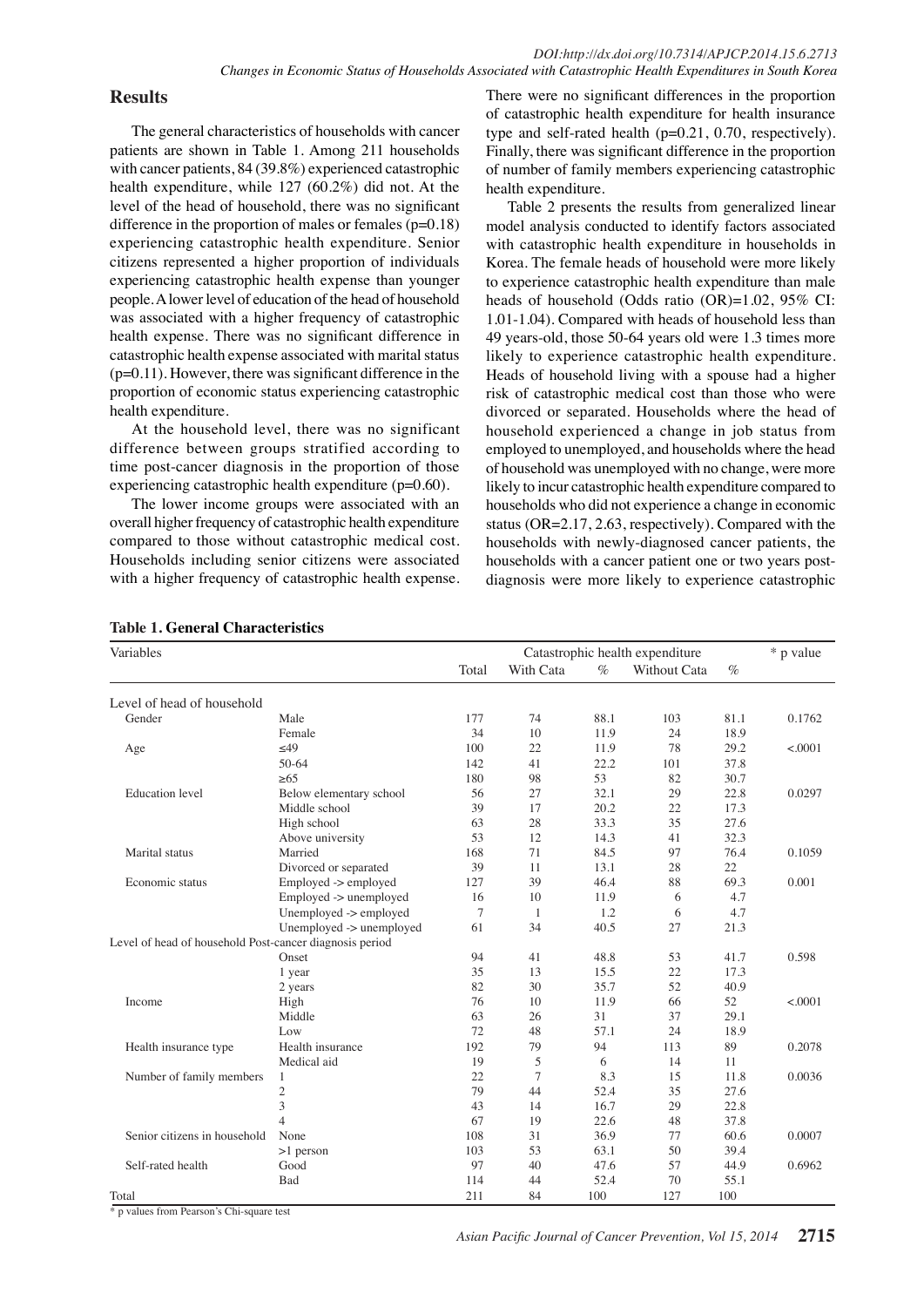#### *Jae-Woo Choi et al*

**Table 2. Factors Associated with Catastrophic Health Expenditure**

| Variables                                               | Catastrophic health expenditure |                                     |              |                 |  |  |  |
|---------------------------------------------------------|---------------------------------|-------------------------------------|--------------|-----------------|--|--|--|
|                                                         |                                 |                                     | Adjusted OR* | 95% CI          |  |  |  |
| Level of head of household                              |                                 |                                     |              |                 |  |  |  |
| Gender                                                  | Male                            |                                     | 1.00         |                 |  |  |  |
|                                                         | Female                          |                                     | 1.02         | $(1.01 - 1.04)$ |  |  |  |
| Age                                                     | $<$ 49                          |                                     | 1.00         |                 |  |  |  |
|                                                         | $50-64$                         |                                     | 1.29         | $(1.27 - 1.31)$ |  |  |  |
|                                                         | >65                             |                                     | 0.92         | $(0.89 - 0.95)$ |  |  |  |
| <b>Education</b> level                                  | Above university                |                                     | 1.00         |                 |  |  |  |
|                                                         | High school                     |                                     | 2.21         | $(2.18 - 2.24)$ |  |  |  |
|                                                         | Middle school                   |                                     | 1.68         | $(1.65 - 1.70)$ |  |  |  |
|                                                         |                                 | Below elementary school             | 1.95         | $(1.91-1.98)$   |  |  |  |
| Marital status                                          | Married                         |                                     | 1.00         |                 |  |  |  |
|                                                         |                                 | Divorced or separated               | 40.00        | $(0.39 - 0.41)$ |  |  |  |
| Economic status                                         |                                 | Employed -> employed                | 1.00         |                 |  |  |  |
|                                                         |                                 | Employed -> unemployed              | 2.17         | $(2.13 - 2.21)$ |  |  |  |
|                                                         |                                 | Unemployed -> employed              | 0.90         | $(0.88 - 0.92)$ |  |  |  |
|                                                         |                                 | Unemployed $\rightarrow$ unemployed | 2.63         | $(2.59-2.66)$   |  |  |  |
| Level of head of household Post-cancer diagnosis period |                                 |                                     |              |                 |  |  |  |
|                                                         |                                 | Onset                               | 1.00         |                 |  |  |  |
|                                                         |                                 | 1 year                              | 1.78         | $(1.75 - 1.80)$ |  |  |  |
|                                                         |                                 | 2 years                             | 1.36         | $(1.35 - 1.38)$ |  |  |  |
| Income                                                  |                                 | High                                | 1.00         |                 |  |  |  |
|                                                         |                                 | Middle                              | 2.27         | $(2.24 - 2.30)$ |  |  |  |
|                                                         |                                 | Low                                 | 9.78         | $(9.65 - 9.91)$ |  |  |  |
| Health insurance type                                   |                                 | Health insurance                    | 1.00         |                 |  |  |  |
|                                                         |                                 | Medical aid                         | 0.81         | $(0.80 - 0.82)$ |  |  |  |
| Number of family members                                |                                 | 1                                   | 1.00         |                 |  |  |  |
|                                                         |                                 | $\overline{c}$                      | 1.72         | $(1.70 - 1.75)$ |  |  |  |
|                                                         |                                 | 3                                   | 1.55         | $(1.53 - 1.58)$ |  |  |  |
|                                                         |                                 | $\overline{4}$                      | 1.48         | $(1.45 - 1.52)$ |  |  |  |
| Senior citizens in household None                       |                                 |                                     | 1.00         |                 |  |  |  |
|                                                         |                                 | $>1$ person                         | 1.35         | $(1.32 - 1.38)$ |  |  |  |
| Self-rated healt                                        |                                 | Good                                | 1.00         |                 |  |  |  |
|                                                         |                                 | Bad                                 | 1.08         | $(1.07-1.09)$   |  |  |  |

\*Adjusted odds ratio from generalized linear model analysis with all the variables in Table 1

medical costs (OR=1.78, 1.36, respectively). There was a clear association between catastrophic health expenditure and household income. Households with low or middle income were more likely to engage in problem drinking than those with higher income (OR=2.27, 9.78, respectively). Households receiving medical aid had a lower risk of catastrophic medical costs than those with health insurance (OR=0.81, 95% CI: 0.80-0.82). Households living with senior citizens had a higher risk of catastrophic health expenditure than those without (OR=1.35, 95% CI: 1.32-1.38). The households engaged in unhealthy practices (such as excessive drinking) had a higher risk of incurring catastrophic medical cost than healthy households (OR=1.08, 95% CI: 1.07-1.09). Compared with the households of individuals living alone, the households having two to four family members were more likely to incur catastrophic medical cost (OR=1.72, 1.55, 1.48 respectively).

Figure 1 shows the association between time postcancer diagnosis and catastrophic health expenditure according to economic status. We stratified the households into households where the head of household maintained employment and those where the head of household was unemployed. The households with employment at 1 year after cancer diagnosis were more likely to incur catastrophic health expenditure than those at 2 years postcancer diagnosis. The unemployed households, however,



**Figure 1. Association with Post-Cancer Diagnosis Period and Catastrophic Health Expenditure by Economic Status**

were more likely to incur catastrophic health expenditure immediately after cancer diagnosis.

#### **Discussion**

In this study, the change in economic status of the head of household with cancer was hypothesized to be associated with catastrophic health expenditure for the household. In addition, we stratified households where the head of household was employed and where the head of household was unemployed and examined whether the households were affected by a change in job status of the head of household according to post-cancer diagnosis period, respectively.

We found that the households in which there was a job loss were 2.17 times more likely to incur catastrophic health expenditure than households without job loss. Our results suggest that a cancer diagnosis brings the likelihood of unemployment and income changes for cancer patients. That is, this finding suggests that many newly diagnosed cancer patients may be at risk for financial difficulties, a potentially important issue for families.

In addition, previous studies showed that 20% of caregivers provided fulltime or constant care (Bukki et al., 2013); 5-20% of caregivers had quit their jobs or declined advancement as a result of caregiving (Dybicz et al., 2011; Fairfield et al., 2012; Pantilat et al., 2012). Fatigability was another major reason for unemployment among cancer survivors in previous studies (Phipps et al., 2011; Flannelly et al., 2012). Thus, a health crisis may result in a loss or a reduction in productivity of household members (Wagstaff, 2007).

This study also discovered factors significantly associated with catastrophic health expenditure: female head of household, low education level, old age, married, low household income, living with senior citizens, bad self-rated health, health insurance type and early postcancer diagnosis stage. These findings are in agreement with previous studies (Su et al., 2006; Kang, 2009; Song and Shin, 2010; Kavosi et al., 2012). Furthermore, Korea has a national health care system that is not connected to employment status, unlike countries such as the United States, where work decisions may be influenced by employment-connected health insurance. Korea has a divided health insurance and medical aid policy with regard to national health insurance. The government assists poor people through its medical aid policy; therefore, the incidence of catastrophic health expenditure for medical aid beneficiaries is low because the government contributes